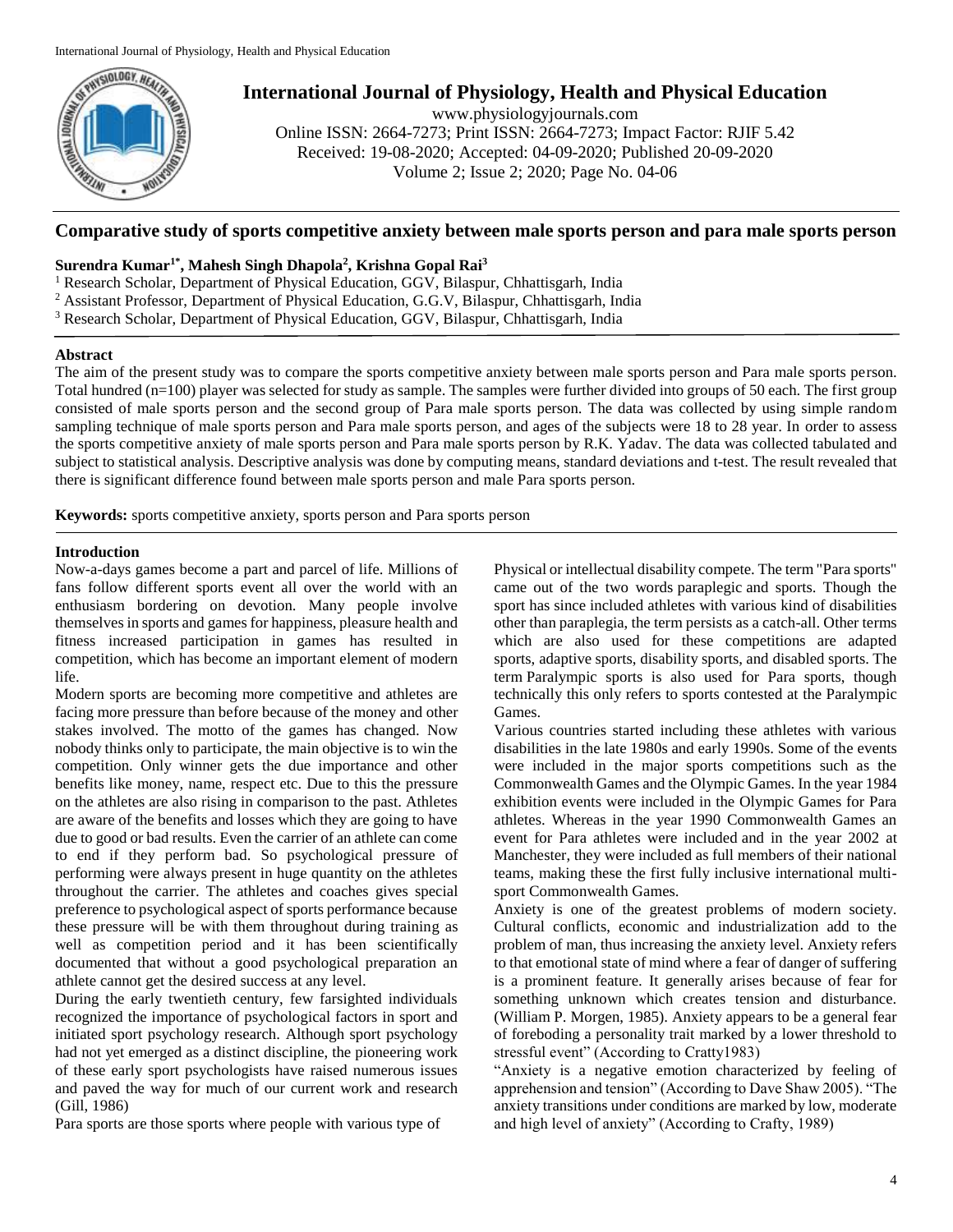#### **Methodology**

#### **Selection of Subjects**

For this study researcher selected 100 sports person. (50 sports person and 50 Para sports person) and age ranged between 18 to 28 years selected as randomly.

#### **Selection of variables**

For the present study the researcher selected sports competitive anxiety variables.

## **Criterion Measures**

In order to assess sports competitive anxiety sports person and Para sports person by R.K. Yadav.

## **Administration of Questionnaire**

Respondents will be given a questionnaire with necessary instructions. Necessary instructions will be passed on the subject before providing the questionnaire.

## **Statistical Techniques**

The data collected was tabulated and subjected to statistical analysis. Descriptive analysis was done by computing means, standard deviations and independent't' test were applied to analyse the data.

#### **Results and Discussion**

The result of the study reveals that there is significant difference found between the male sports person and male Para sports person.

**Table 1:** Mean and standard Deviation of Sports Competitive Anxiety between male sports person and Para male sports person

| Groups of Sports Person   N Mean  Std. Deviation   Std. Error |             |         |        | 95% Confidence Interval for Mean |                    |
|---------------------------------------------------------------|-------------|---------|--------|----------------------------------|--------------------|
|                                                               |             |         |        | <b>Lower Bound</b>               | <b>Upper Bound</b> |
| Male sports person                                            | $50\,20.60$ | 2.89968 | .41008 | 19.7759                          | 21.4241            |
| Para Male sports person                                       | 50 20.92    | 3.13532 | .44340 | 20.0290                          | 21.8110            |

The above table reveals that the mean scores of male Sports Person, Para Sports Person were 20.60 and 20.92 respectively, whereas the standard deviation scores of male Sports Person and Para male Sports Person were 2.89, and 3.13 respectively.



**Fig 1:** Graphical Representation of Sports Competitive Anxiety between male sports person and Para male sports person

### **Conclusion**

The results of the study reveal that there is significant difference found between male sports person and male Para sports person.

#### **References**

- 1. Ahmad H, Singh H, Khan AN. A Study of Self Concept, Anxiety and Intelligence between Physical Education Students of Punjab and Jammu Kashmir States. International Journal of Sports Sciences and Fitness. 2012; 2(1):184-191.
- 2. Berjot S, Girault-Lidvan N, Battaglia N. Stress et faire face à la stigmatisation et à la discrimination: vers un modèle du faire face aux menaces du l'identité. In S. Berjot & B. Paty (Eds.), Stress et faire face aux menaces du soi et de l'identité (pp. 235-276). Reims: Editions et Presses Universitaire de Reims, 2008.
- 3. Bouras N, Holt G. Psychiatric and Behavioral Disorders in Intellectual and Developmental Disabilities 2nd Ed. Cambridge University Press: UK, 2007.
- 4. Crocker J, Park LE. The costly pursuit of self-esteem. Psychological Bulletin. 2004; 130(3):392-414.
- 5. Gerrig RJ, Zimbardo PG. "Glossary of Psychological Terms". Psychology and Life. Allyn and Bacon, Boston, MA, 2002.
- 6. Gray PO. Foundations for the Study of Psychology. Psychology (6th Ed.). New, 2010.
- 7. Hatzigeorgiadis A, Chroni S. Pre-competition anxiety and incompetition coping in experienced male swimmers. International Journal of Sports Science and Coaching. 2007; 2(2):181-189.
- 8. Kamlesh ML. "Psychology in Physical Education and Sports" 3rd Ed. New Delhi: Metropolitan Book Co. Pvt. Ltd, 1998, P.237.
- 9. Martens R. Sports Competition Anxiety Test Champaign III: Human Kinetics, 1977.
- 10. Weinberg Robert S. Relationship between competitive trait anxiety, state anxiety and golf performance: A Field Study. Abstract of Research Paper (AAHPER), 1980.
- 11. Ujwala Koche, Jigmat Dachen. Comparative Study of Sports Competitive Anxiety among State Level Baseball Players. International Referred Research Journal, 2011, 3(34).
- 12. Singh Amritpreet, Gaurav Vishaw. A Study of Pre-Competitive and Post-Competitive Anxiety Level of Intercollegiate Volleyball Players. International Journal of Sports Science and Engineering. 2011; 05(04):237-241.
- 13. Singh Ajmer, *et al*. Competitive Trait Anxiety Differences between Male and Female Handball Players, 1 st National Sport Psychology Conference (SPAI) SOUVENIR: 19, 1986.
- 14. Singh Amritpreet, Singh Simratpal, Yadav BB. A study of pre and post-competitive anxiety level of inter-university basketball players. Indian Journal of Science and Technology, 2011, 4(6).